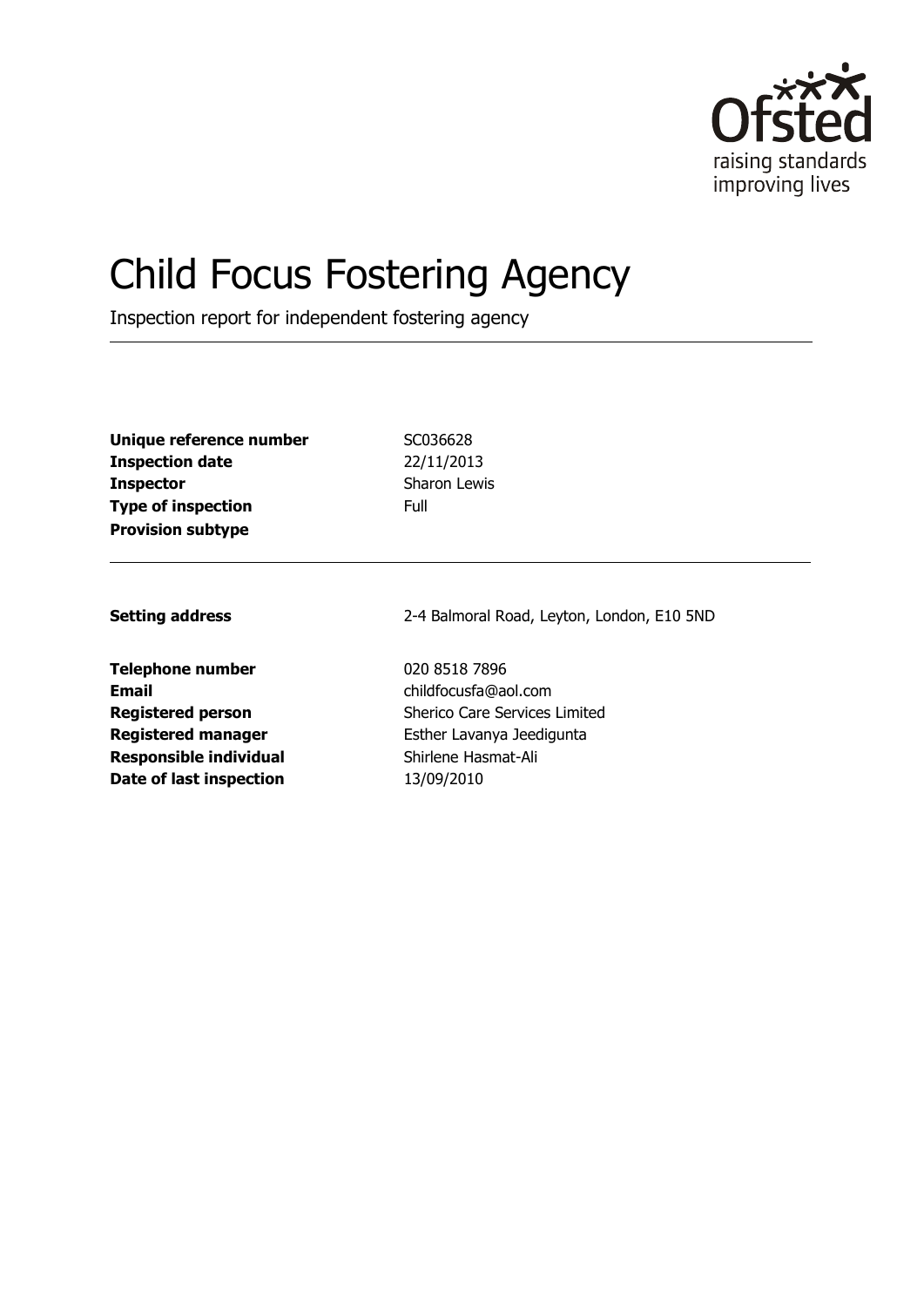© Crown copyright 2013

Website: www.ofsted.gov.uk

This document may be reproduced in whole or in part for non-commercial educational purposes, provided that the information quoted is reproduced without adaptation and the source and date of publication are stated.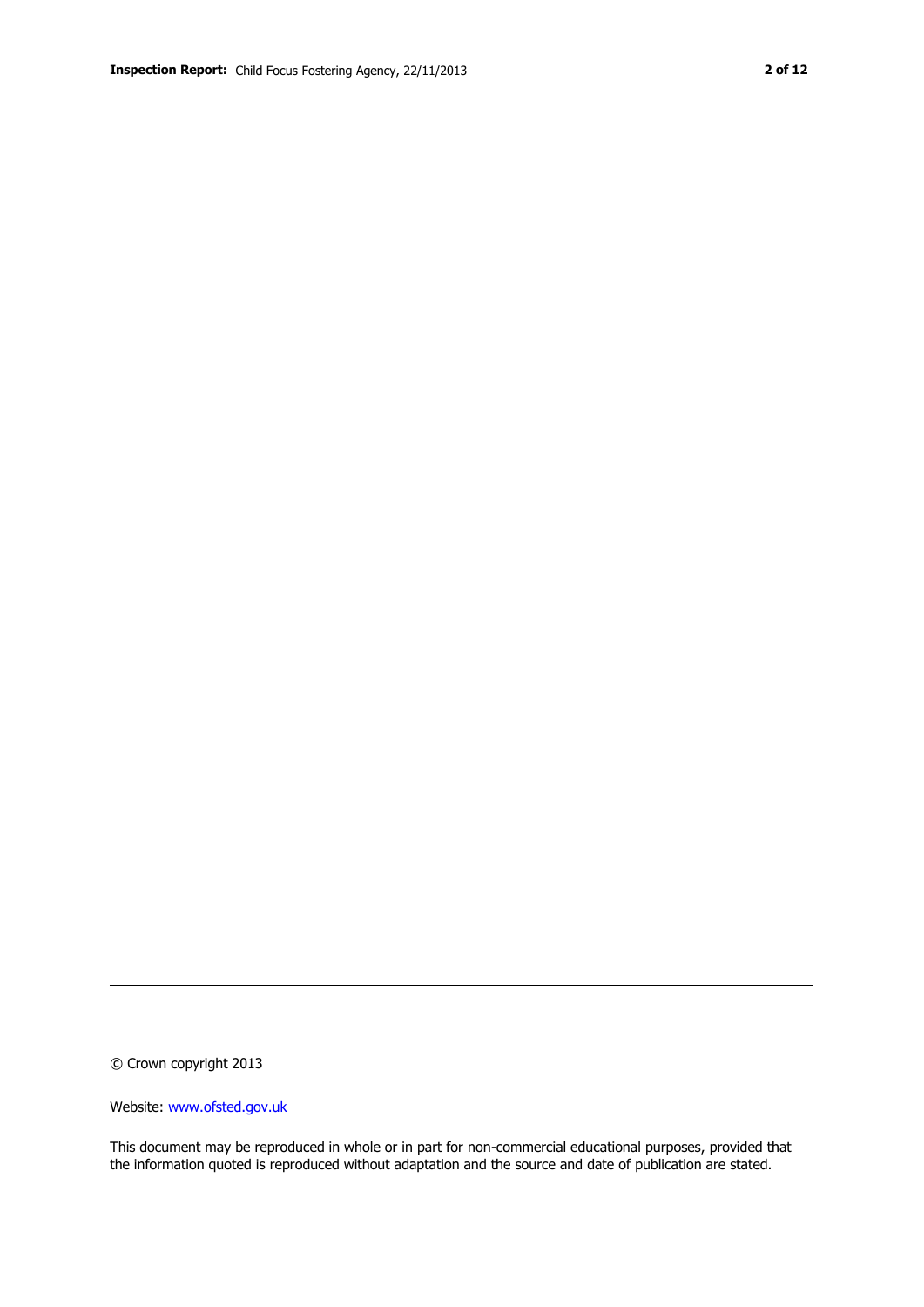# **Service information**

## **Brief description of the service**

Child Focus Fostering is based in the London Borough of Waltham Forest. It is a privately owned, independent fostering agency providing services for children and young people from birth to 18 years. The service aims to provide safe and nurturing foster placements that meet the assessed needs of children. Carers are recruited from a range of different cultural backgrounds that reflect the racial mix of the children and the local community. The volume of recruitment has been minimal due to the need to stabilise the agency due to organisational changes.

At the time of inspection there were 23 approved foster carers and 27 children and young people were placed through the agency. Different types of placements are made available, including long term, permanent, continuing and time-limited care. Assessment and emergency placements are also considered.

#### **The inspection judgements and what they mean**

**Outstanding:** An agency demonstrating and exceeding the characteristics of a good judgement where children and young people are making significantly better progress and achieving more than was expected in all areas of their lives.

**Good**: An agency where children and young people, including those with the most complex needs, have their individual needs met and their welfare safeguarded and promoted. They make good progress and receive effective services so they achieve as well as they can in all areas of their lives.

**Requires improvement**: An agency that may be compliant with regulations and observing the national minimum standards but is not yet demonstrating the characteristics of a good judgement. It therefore requires improvement to be good. There may be failures to meet all regulations or national minimum standards but these are not widespread or serious; all children's and young people's welfare is safeguarded and promoted.

**Inadequate:** An agency where there are widespread or serious failures which result in children and young people not having their welfare safeguarded and promoted.

# **Overall effectiveness**

Judgement outcome: **good**.

Children receive a good service which meets their individual needs. Children are thriving, they feel safe and also feel part of a family. Foster carers demonstrate a great commitment to helping children flourish. Foster carers feel they are valued as professionals and that their views are respected. Children benefit from a range of culturally diverse carers who are focused on providing the best outcomes. Children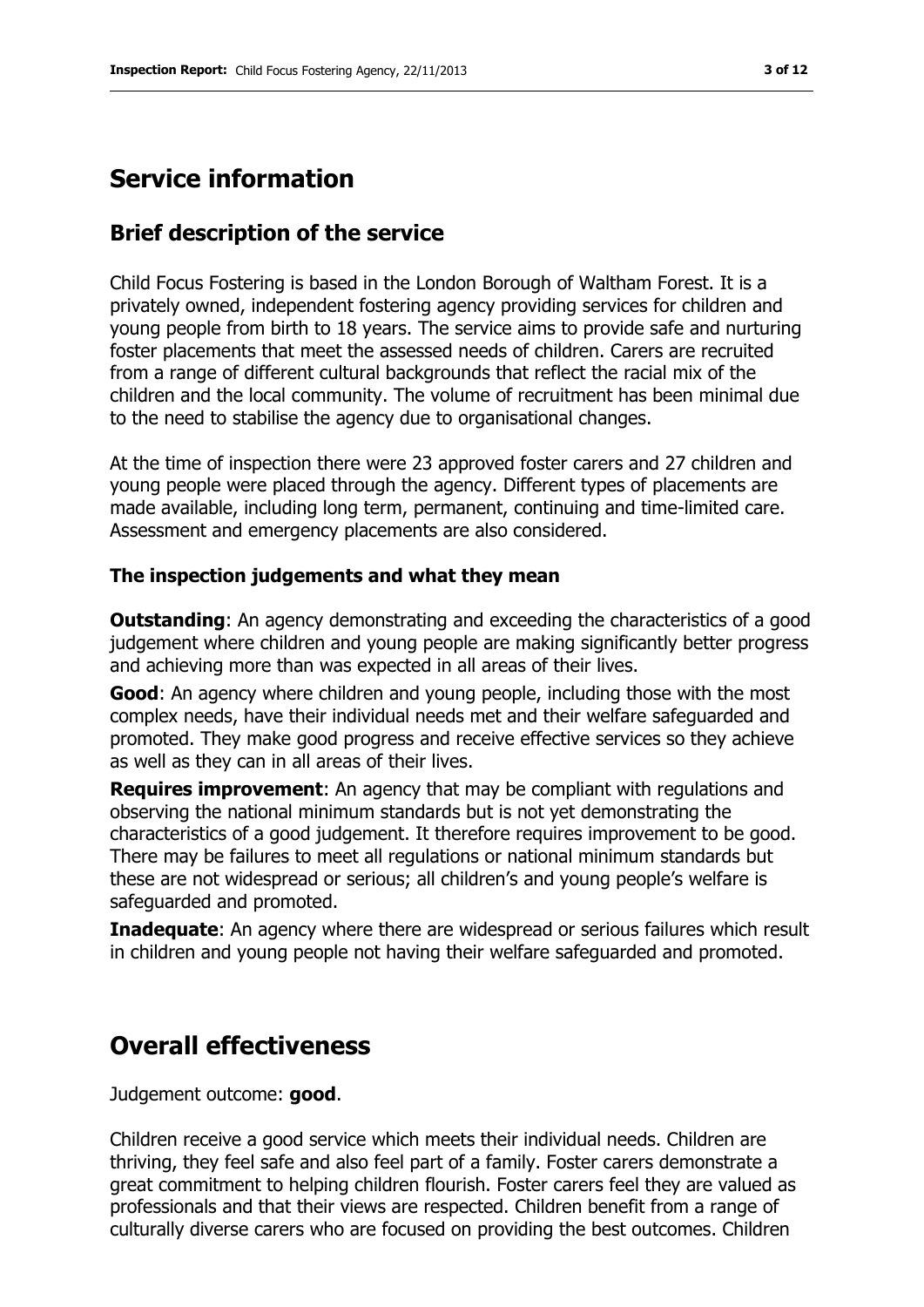and professionals provide very positive feedback regarding their placements. Relationships with partner organisations are effective and focus on promoting the best outcomes for children.

Safeguarding is at the heart of the service, ensuring that all decision making promotes children's best interests. Fostering panel arrangements are robust. The recruitment and preparation of foster carers result in a wide range of skilled foster carers who are able to meet the diverse needs of the children. Foster carers' assessments are competency based, focused and analytical, highlighting the strengths of each candidate. Assessments are completed within the relevant time frames, which ensures potential foster carers are not lost because of deficits in the process. Foster carers are part of the team working with the child and they benefit from comprehensive training and support to equip them for their role. Staff benefit from good professional development, a wide range of training opportunities, regular supervision and performance appraisals. This enables them to competently support, and where necessary challenge, foster carers, which ultimately benefits children.

Leaders and managers demonstrate a commitment to fostering and are taking effective steps to further improve the service. They have an accurate understanding of the areas for development. Quality assurance, and the views and experiences of children and foster carers influence service development. Updates on sector developments, training and referrals also help shape strategic thinking. Leadership within the agency is visible and effective and there is a strong, stable Registered Manager. Management are aware of the minor shortfalls and are vigorously working towards improving outcomes. They agency needs to notify Ofsted of all notifiable events. The strengths outweigh this minor shortfall and there was no impact on safeguarding or promoting children's welfare. There is one good practice recommendation, regarding children influencing appraisals.

# **Areas for improvement**

## **Statutory Requirements**

This section sets out the actions which must be taken so that the registered person/s meets the Care Standards Act 2000, Fostering Services (England) Regulations 2011 and the National Minimum Standards. The registered person(s) must comply with the given timescales.

| Reg. | <b>Requirement</b>                                             | Due date    |
|------|----------------------------------------------------------------|-------------|
| 36   | notify Ofsted of significant events as detailed in Schedule 7. | 101/01/2014 |
|      | $(2011)$ (Regulation 36)                                       |             |

## **Recommendations**

To improve the quality and standards of care further the registered person should take account of the following recommendation(s):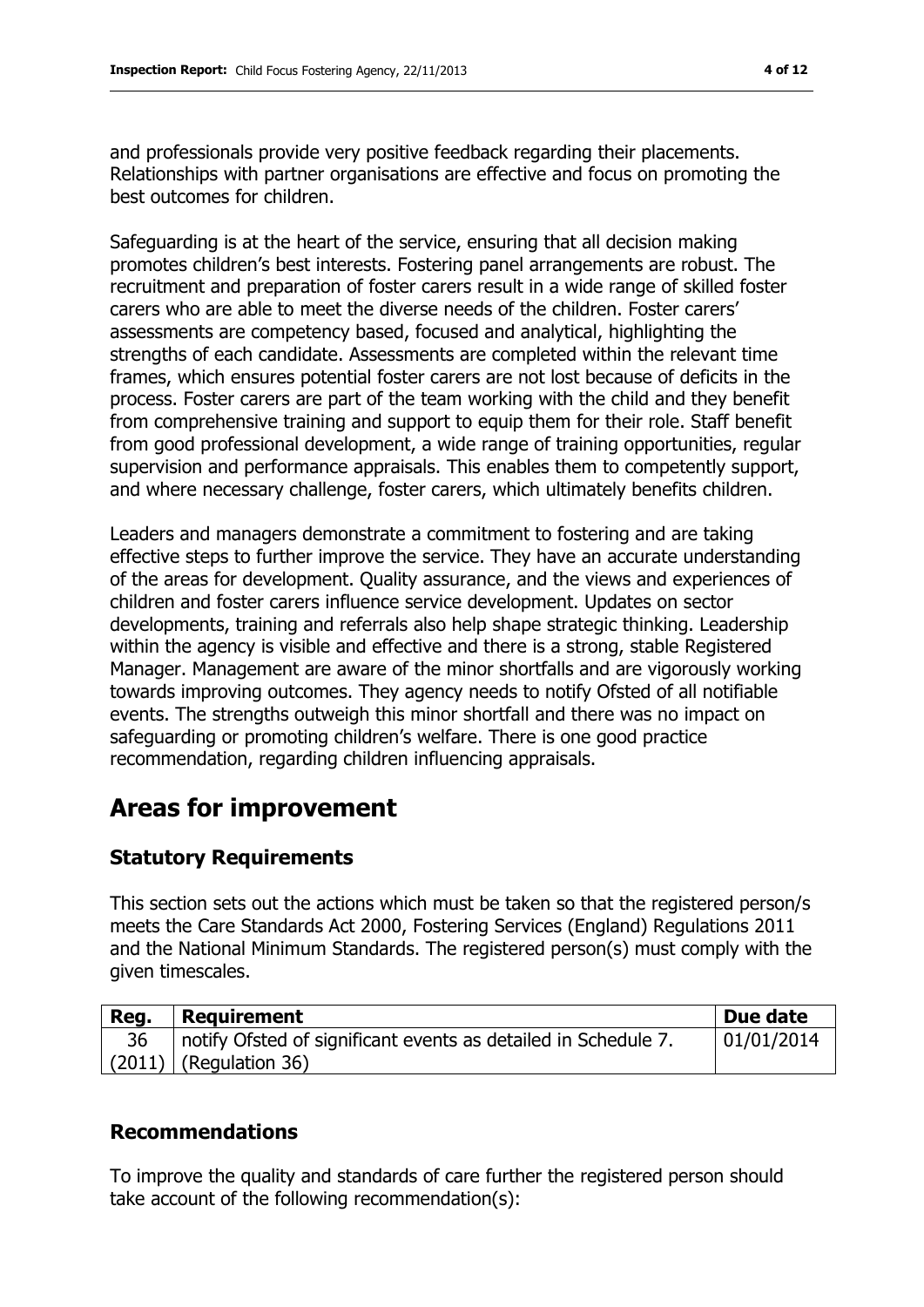• take into account children's views in the staff performance appraisal process. (NMS 24.6)

#### **Experiences and progress of, and outcomes for, children and young people**

Judgement outcome: **good**.

Children state that they are 'very happy'. They flourish within stable, nurturing, lifeenriching placements. Children appreciate being part of a family and have positive attachments to their immediate and extended foster family. Children state that their foster carer, 'loves me and she is the best'. They also warmly remark that, 'Aunty is my best friend', and, 'my relationship with my foster carer is incredible. He is like my father'. Children describe their placements as 'like living in a real family'. Children state that they are treated 'with respect and equality'. They appreciate that they can 'discuss everything' with their foster carer; this includes discussing sensitive personal information.

Prior to moving in, children receive comprehensive profiles and photographs of their proposed foster family. Profiles contain meaningful information which helps children familiarise themselves with their prospective foster family. Children are also able to complete their own form, which enables them to self-define themselves and highlight their likes and dislikes. This admission process alleviates anxieties and helps children settle into their foster home. Children benefit from remaining with their foster carers for as long as they need; this includes extending to permanency and supported lodgings arrangements.

Children maintain meaningful and appropriate contact with their relatives and friends. The agency has its own contact centre, which offers a familiar environment for children. Foster carers and staff advocate to ensure contact arrangements are changed to promote the best interests of children. Foster carers sensitively support contact arrangements as detailed in each child's care plan. Family members and friends are able to visit the foster carers' home. Foster carers additionally assist with rehabilitating children back home and offering support to birth parents. Foster carers demonstrate a good understanding of attachment and loss, and sensitively help children understand their circumstances. Within the agency children have opportunities to create new friendships. Children enjoy an annual support event where they have the opportunity to socialise with other children in foster care. This year they had an opportunity to showcase their talent, alongside participating in games and fun activities.

Children live with foster carers who are able to effectively meet their diverse needs. This includes social, emotional, psychological and physical needs and those in relation to their ability, age, ethnicity, faith, gender, language, religious belief and sexuality. Professionals comment on the 'very good cultural matches'. The agency offers an extensive range of support, which includes training on diversity, transracial placements and meeting the needs of disabled children. Identity is a regular agenda item on each supervisory foster carer visit and is an integral part of each child's monthly progress report. The agency is also able to commission interpretation and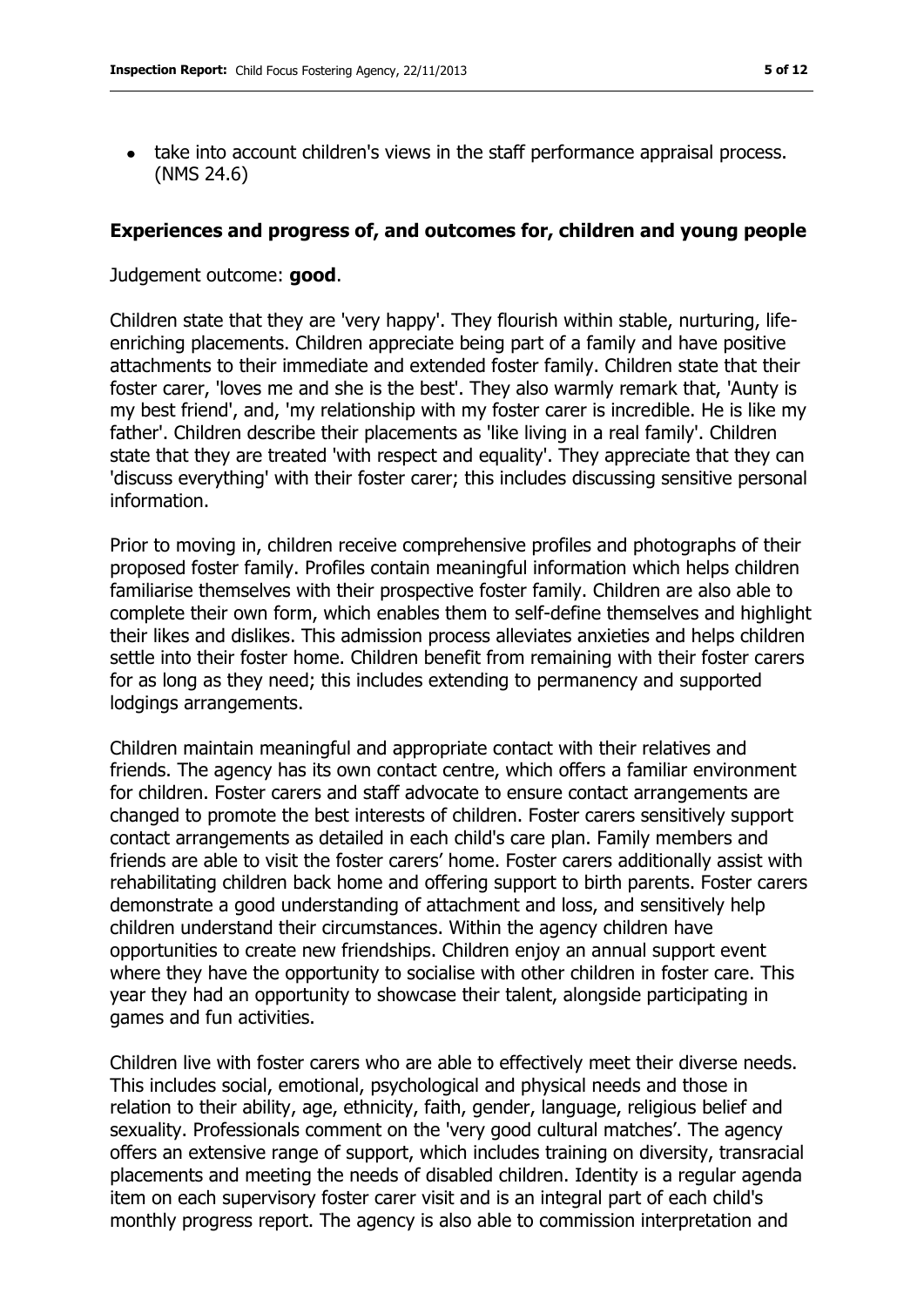translation services, if needed.

Children receive assistance to develop a positive identity. Children are able to follow their religious traditions; examples include fasting during Ramadan and purchasing a special outfit for Eid. They can also observe cultural traditions, an example being a Nigerian baby having a naming ceremony. Children whose first language is not English, are now speaking fluent English. They can also maintain their original language skills through their foster carer learning useful phrase. A good example was seen of this with younger children, who appreciated being reminded of greetings in their parents' language. Children's feedback forms cover equality and diversity. Children appreciate that they can maintain their own culture and learn about others. Children felt they 'know a lot'; they gave examples of living with children from different faiths and that they are all 'treated the same'.

Children are able to build up their confidence and self-esteem within placements which seek to empower them. They are able to build up resilience and make sense of their personal circumstances. Children understand why they are unable to live with their birth parent and highlight the positive aspects of being in foster care. Life story work further contributes to helping children develop a positive self-view. Children are surpassing expectations and reaching their developmental milestones.

Children share their wishes, feelings and views through a variety of avenues. They express their views at supervising social worker visits, through questionnaires, at their statutory reviews and in day-to-day discussions at home. Children also contribute to their foster carers' annual review. Older children would like to be updated through email contact and they have passed on their email addresses to the agency. Children do not share their views during the staff appraisal process; however, there are plans to further enable children to influence the service. Children know how to complain and they have the contact details of external agencies. They can also access an advocate and have used this mechanism to successfully promote their rights.

Children's educational achievement in relation to their starting points is very good. School attendance is excellent. Children are pursuing further education, going to college and university. Children receive good educational support. Children are able to attend education fairs, English as an additional language tuition, and carers purchase relevant study materials. Children are taking external exams, vocational courses and have realistic aspirations for the future.

Children engage in a wide range of experiences that broaden their outlook and improve their life chances. They go on holiday with their foster carers, which includes visiting their country of origin. Children are able to pursue their hobbies, interests and talents. They enjoy going on boat trips, meals out, to art galleries, museums, sightseeing, to theme parks and other attractions. Extra-curricular activities include attending army cadets, drama, attending youth clubs, and holiday schemes. Children positively contribute to their community through volunteering at charity shops. Children are now more assertive, independent and are developing self-responsibility.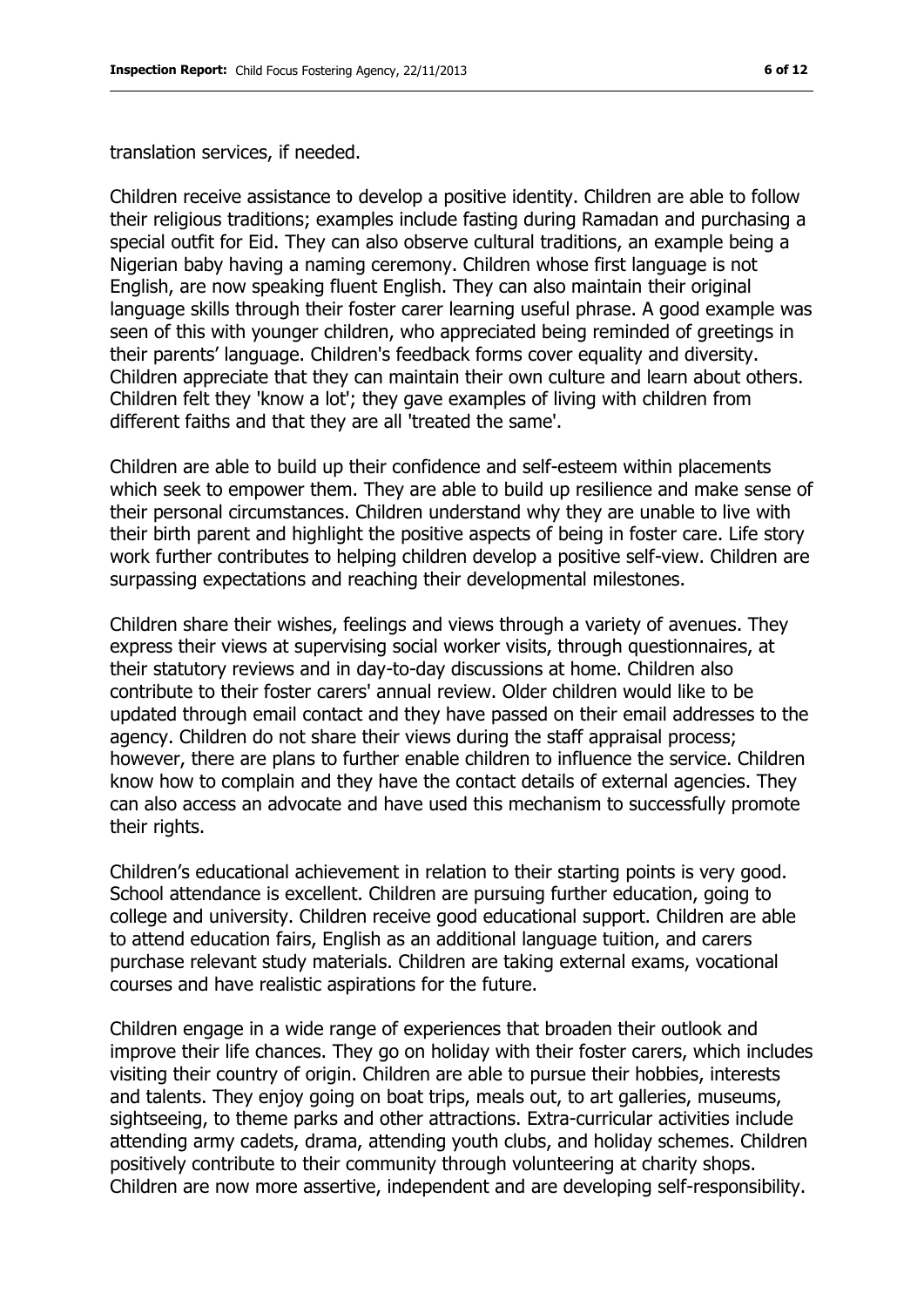Children benefit from improved health outcomes. Children are learning to manage their enuresis and personal hygiene. They are also learning to successfully manage their health conditions, which involve specific care and managing their emotions. Children understand key health concerns and are able to make informed choices regarding their health. An example is having the relevant vaccinations and choosing to be accompanied to the sexual health clinic. Children enjoy a nutritious diet and engage in various forms of exercise. Children go power walking with their foster carer, they go to the gym and are learning karate. Foster carers also undertake general and individualised training, enabling them to meet specific health needs.

Children are able to successfully prepare for adulthood. Their daily routines include undertaking age-appropriate household chores. Children learn how to clean, cook, budget, undertake their own shopping, do their laundry and prepare their meals. Children are also developing their personal awareness and emotional intelligence. Children are learning to take responsibility for their behaviour, which contributes to their increased maturity. This includes reducing incidents of offending, misusing drugs or alcohol, going missing or being sexually exploited. Children benefit from fosters carers regularly saving a specific amount for them, which is a valued bonus for when they move on. Foster carers also undertake specific life skills training and learn how to delegate responsibility to young people.

## **Quality of service**

#### Judgement outcome: **good**.

Children report that they 'like everything' about their foster placement. Professionals highlight that foster carers are doing 'an excellent job' and praise them for their 'outstanding work'. They state that one of the agency's key strengths is its ability to identify 'good placements'. Children benefit from a culturally diverse range of foster carers, who effectively meet their complex needs. Specialist support is available in a variety of formats which contributes to placement stability. The agency is acutely aware of the types of foster carers needed, and their recruitment strategy is targeted to effectively address this issue.

The agency has good arrangements which effectively focus on the preparation, assessment, support and training of foster carers. Preparatory groups provide an efficient foundation for foster carers, enabling them to develop an in-depth understanding of children. Assessments are comprehensive, competency based and concisely highlight each applicant's personal attributes. On-going support builds on this knowledge, enabling foster carers to confidently fulfil their role. Foster carers benefit from regular constructive meetings and ad hoc contact with their supervising social worker. These discussions enable foster carers to formulate strategies and further improve their quality of care.

Children receive care from foster carers who are well supported. Foster carers benefit from their own handbook and regular newsletters. The comprehensive training and development programme covers a wide range of topics to effectively equip foster carers for their role. This includes training on attachment, life story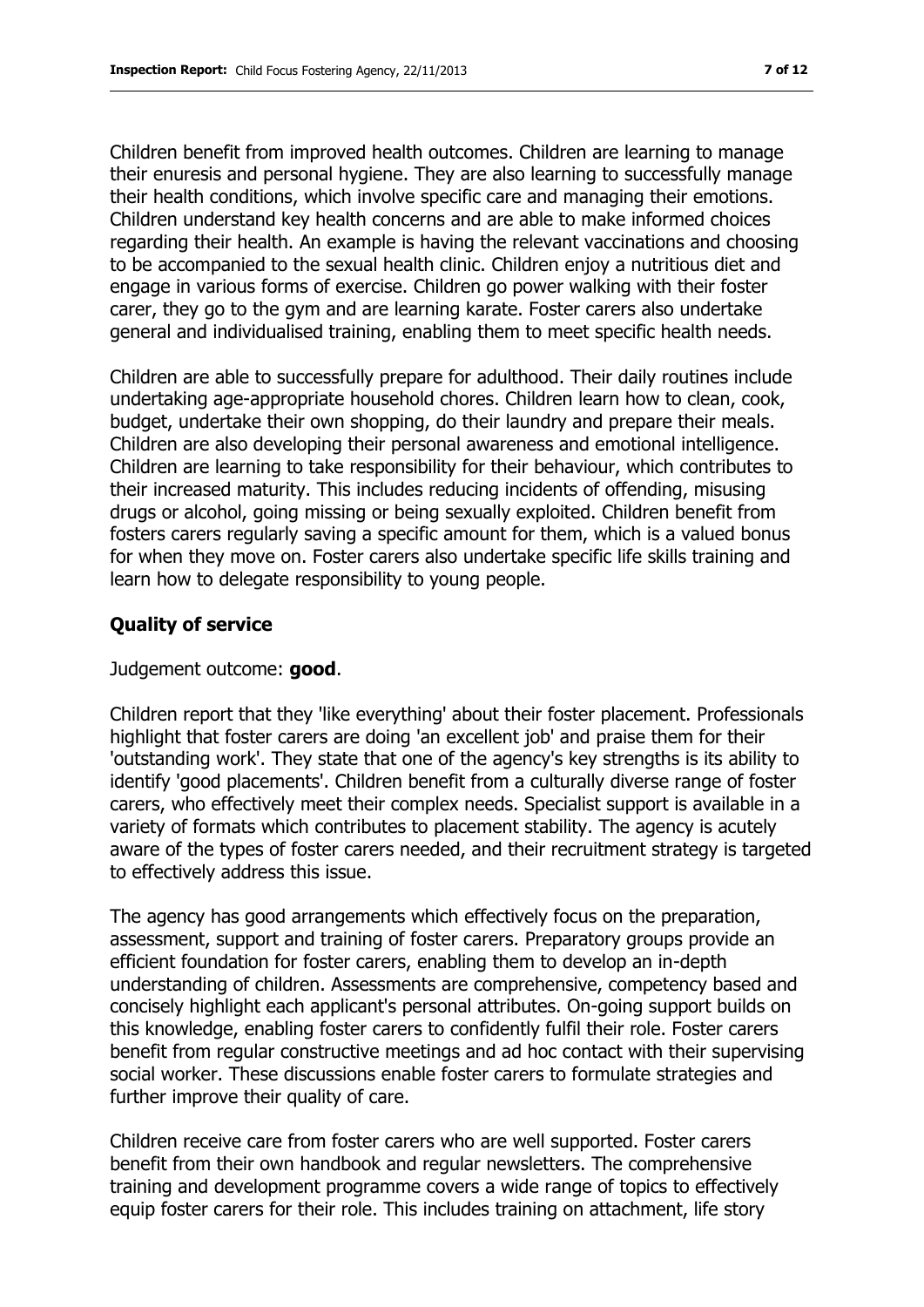work, effective communication and equality and diversity. Foster carers have obtained or are completing their vocational training. Foster carers have personal development plans which are centred on their continuous professional development. Foster carers are able to attend training in the day, evening or weekends. They also have access to educational DVDs, practice-based support groups and learning sets dedicated to vocational training. Foster carers are currently working on producing their own cookbook to reflect the diverse range of international cuisine represented in the agency. This will also be of assistance when caring for children from a different cultural background.

Foster carers feel valued, respected and appreciated. They work in partnership with all agencies and understand the professional nature of their role; this includes delegated authority. Foster carers welcome children into their homes and ensure they are treated as part of the family. Foster carers succeed in promoting the holistic needs of children, providing a stable, secure base where children can thrive. Foster carers are described as being 'very proactive' and that they working 'tirelessly' to promote the best outcomes for children. The fostering agency has a good relationship with local authorities. Where possible they ensure that full information is always shared with foster carers prior to each placement. This includes tenaciously chasing the local authority for pertinent information, to ensure children receive appropriate care. Placement care plans are subject to regular reviews. This includes referring concerns to instigate meetings where there are specific issues.

Efficient, effective and consistent panel arrangements ensure all decision making is in the best interests of children. The panel is chaired by a very experienced social work professional. This individual brings a significant level of knowledge to their role. Panel membership is gender balanced and culturally diverse. The panel includes people from a wide range of professions and backgrounds; this includes medical and educational expertise. The fostering panel carefully considers each case and highlights the strengths and areas for development for each candidate. The panel undertakes a rigorous quality assurance function, which includes evaluating each panel and providing feedback to further improve agency practice. Panel members are described as being 'passionate about improving the outcomes for children'. The agency decision maker robustly considers recommendations in a timely manner. Plans to further strengthen the panel are imminent; this includes performance appraisals and further training opportunities.

#### **Safeguarding children and young people**

Judgement outcome: **good**.

Children feel safe and they know how to complain. They benefit from the fostering agency's strong focus on safeguarding and child protection. The agency's safeguarding procedure complies with regulations.

Supervising social workers have safeguarding at the heart of their work and discuss children's welfare on their visits. Staff undertake annual unannounced visits to foster carers and routinely interview children, which offers them the opportunity to discuss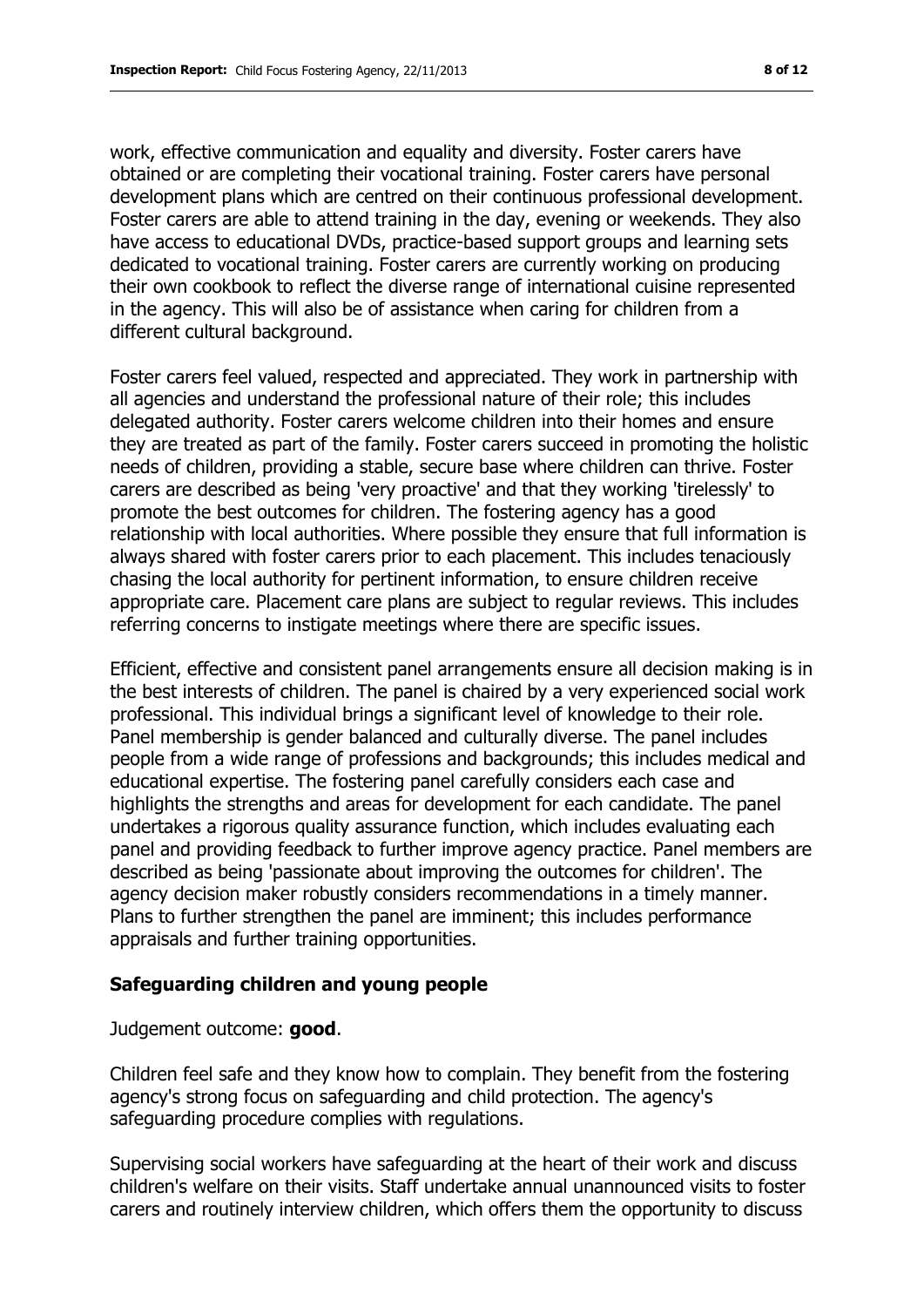#### any concerns.

The agency manages any allegations or standards of care issues in an effective manner. This includes liaising with other agencies and referring cases back to the fostering panel. Decisions may include further training, development or terminating approvals. The risk-management system includes internal and external environmental risks and personal and internet safety. Risk assessments are carefully monitored, reviewed and evaluated by the agency to ensure that children receive the necessary protection and support.

Foster carers and staff receive comprehensive training which enables them to understand the various forms of abuse and the impact on children. Safeguarding training is extensive, covering a wide range of topics; this includes managing disclosures, child sexual exploitation, gang activity and religious extremism. The agency has very good links with the local and the neighbouring safeguarding children boards. This enables them to understand and raise their awareness of specific risks in the area. The agency is also able to access relevant training and keep up to date on current issues and practice.

Foster carers are fully aware of their duty to protect and promote the welfare of children. They promptly refer safeguarding concerns and regularly discuss personal safety and vulnerability with young people. Children benefit from a specialist countering bullying handbook which covers cyber bullying. Children do not generally report bullying as an issue. Children are happy within their placements and do not usually have unauthorised absences. Where instances do occur, foster carers go out and collect children from their whereabouts. The agency has a comprehensive procedure if children are missing from care.

Children receive protection from the agency's recruitment system. Staff and panel member recruitment and vetting processes are thorough and comply with statutory requirements. No one is able to work for the agency unless all the necessary checks have been completed. This helps prevent unsuitable persons from working within the agency. Social workers have the relevant registration with the Health and Care Professions Council, which ensures their professional status and accountability.

Strong and effective relationships with the local authority, the police and other agencies protect those children who engage in risk-taking behaviour. Foster carers and staff competently contribute to strategy meetings. Foster carers take a key role in monitoring and working with young people; this results in young people taking the necessary action to instigate change. A good example of this is work undertaken which resulted in the reduction of inappropriate sexual behaviour.

#### **Leadership and management**

Judgement outcome: **good**.

Children benefit from an agency which has a strong commitment to improving the service and effectively meeting their needs. The agency feels their unique selling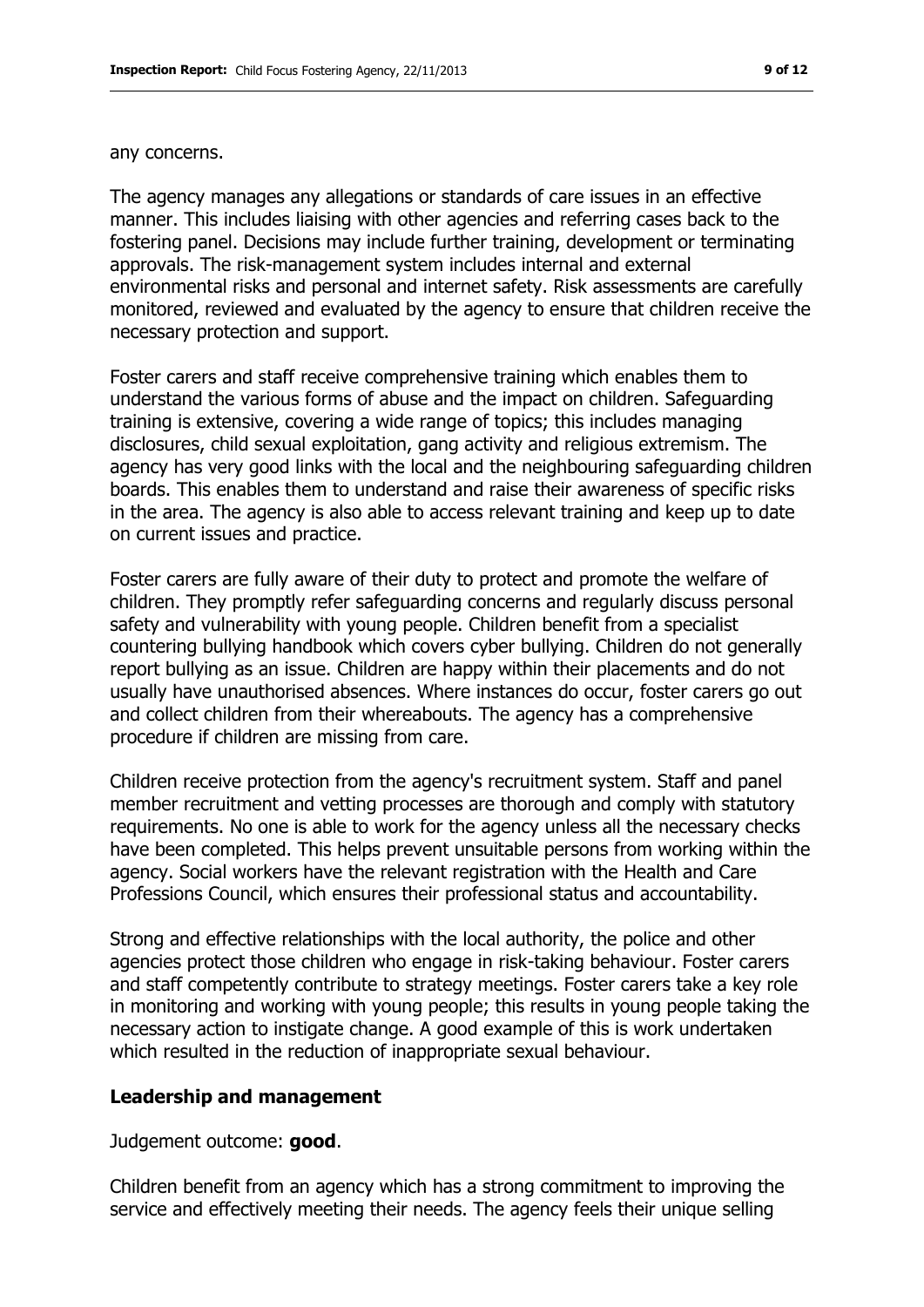point is their ability to provide a wide range of foster carers from different nationalities. Foster carers, staff and involved professionals express their satisfaction with the service. The agency is run in a very open and transparent manner. An example of this includes the holding of a specific event to celebrate foster carers and inform them of service development and organisational changes. Foster carers describe this as being a 'wonderful event'; they also express they are 'proud to work' for the agency. Staff and foster carers feel valued; staff highlight that leaders and managers are 'very supportive'.

The fostering agency has a very informative website which includes the comprehensive Statement of Purpose, the recruitment process and links to resources. The website also highlights national changes in fostering, which provide a useful update on developments within the sector. Children benefit from a selection of clear, age-appropriate guides. This interactive document provides children with the contact details of a wide range of national agencies. It also includes age-appropriate information on equality and diversity, which helps children to value and respect others. The fostering agency effectively meets the Statement of Purpose's aims and objectives.

The agency rigorously monitors and evaluates children's progress. The agency is currently creating a monitoring template which will enable the agency to better map and track children's progress. The agency regularly reviews their placement processes and takes any necessary action to improve the stability of placements and the progress children make. The organisation offers a wraparound service to children; this includes mentoring, befriending, educational and psychological support. The agency receives numerous compliments from children, foster carers and involved professionals. Children describe the agency as a 'good service' and they appreciate the care and range of support. Professionals highlight the agency's 'good working relationship'.

The agency demonstrates a positive commitment to providing a high quality service. The agency has adopted the Foster Carers' Charter, in partnership with carers. The charter highlights the importance of mutual respect, roles and commitments in respect of the agency and each foster carer. The agency is efficiently staffed; staff, managers and panel members are well qualified and very experienced. Staff receive regular and relevant training that enables them to effectively supervise and support foster carers. Staff training is extensive and includes attending national and local conferences and training events. This enables them to be competently aware of current issues and best practice. The agency has a strong emphasis on professional development and keeping up to date with new legislation, research and practice developments. Staff are effectively supported through professional supervision and performance appraisals.

The agency has a good reputation with placing local authorities; they are able to flexibly meet the needs of children. An example of this is offering discounts on a par with in-house provision to ensure placement stability and prevent another move for a child. This assists with securing good outcomes for children. The agency is forward thinking and demonstrates a commitment to sustained improvement. This is a small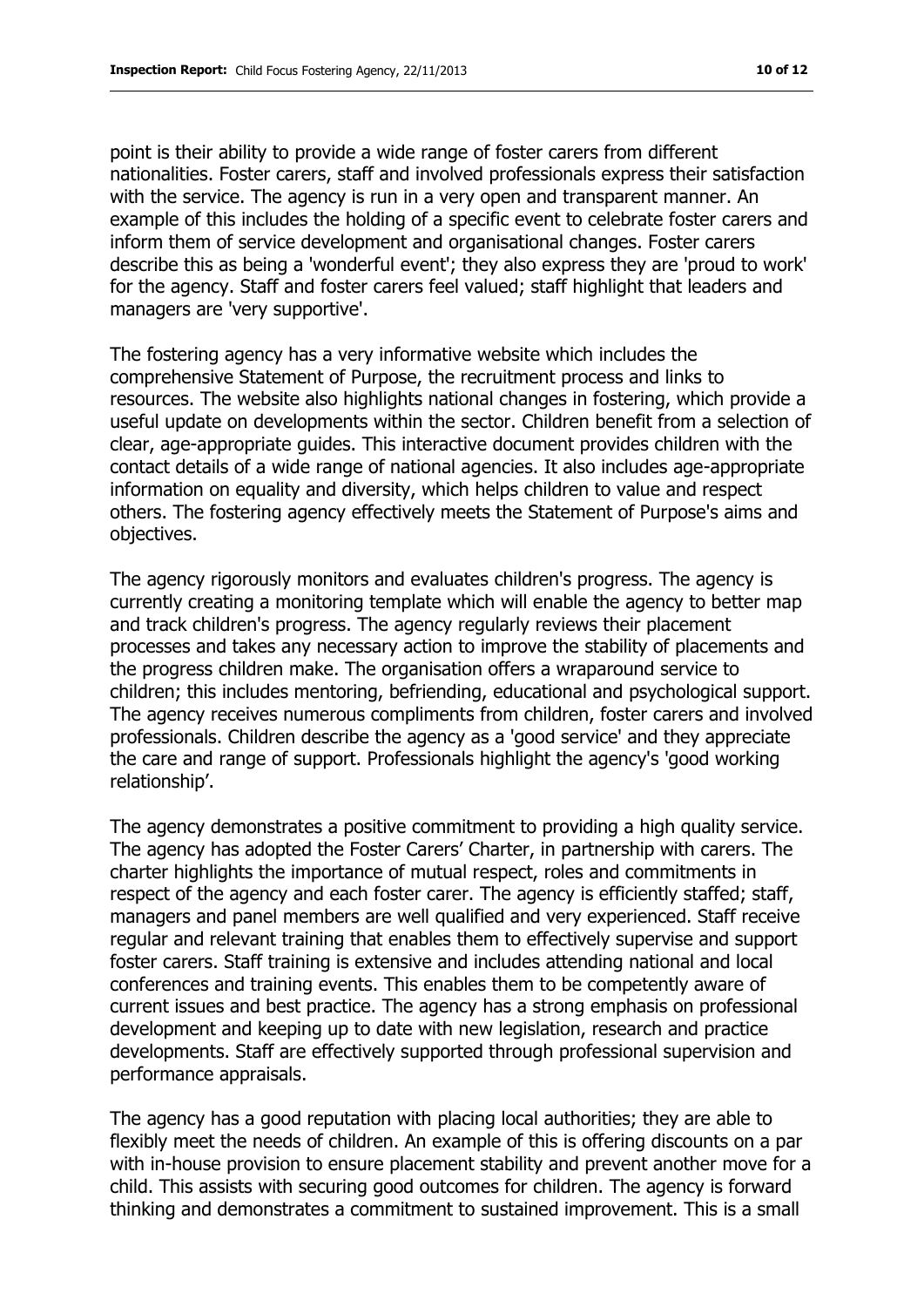organisation which enables the responsible person to be aware of issues and ensure that there is continued investment in the service. The agency is financially viable, well-resourced and there is a good service development plan. The plan includes a foster carer recruitment strategy.

The agency has effectively addressed all requirements and recommendations from the last inspection. The agency has a good capacity for continuing improvement. Quality assurance is an effective tool in helping to raise standards. The agency's monitoring systems meet regulatory requirements; there is a drive for continuous improvement. Quality assurance is centred on a clear vision and ambition to promote good personalised outcomes for children. The only minor shortfall relates to informing Ofsted of all notifiable events. There were two occasions when the correct action was taken but Ofsted were not notified. There was good liaison with other relevant professionals. The agency was unsure whether these incidents met Ofsted's threshold. The strengths outweigh this minor shortfall and there was no impact on safeguarding or promoting children's welfare.